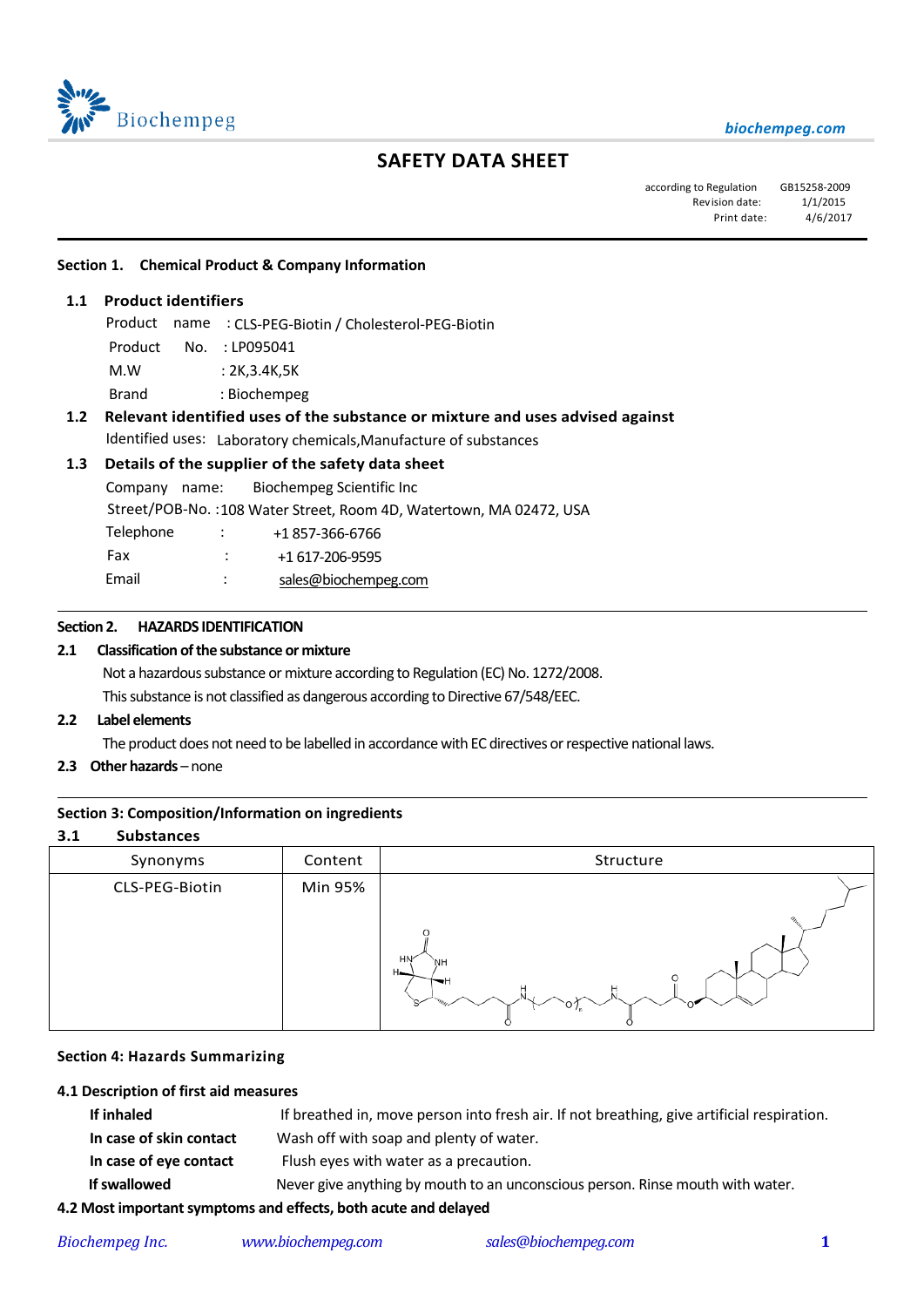To the best of our knowledge, the chemical, physical, and toxicological properties have not been thoroughly investigated.

# **4.3 Indication of any immediate medical attention and special treatment needed**

no data available

#### **Section 5. FIREFIGHTING MEASURES**

#### **5.1 Extinguishing media**

 $\overline{a}$ 

 $\overline{a}$ 

 $\overline{a}$ 

 $\overline{a}$ 

 $\overline{a}$ 

 $\overline{a}$ 

Suitable extinguishing media

Use water spray, alcohol-resistant foam, dry chemical or carbon dioxide.

# **5.2 Special hazards arising from the substance or mixture**

Carbon oxides

Nature of decomposition products not known.

#### **5.3 Advice for firefighters**

Wear self contained breathing apparatus for fire fighting if necessary.

#### **5.4 Further information**

no data available

## **SECTION 6: Accidental release measures**

Personal protection: Use personal protective equipment. Avoid breathing vapors

Steps if material is released or spilled:

Keep air ventilation , Keep away from kindling , absorb with an inert material (e. g., vermiculite, dry sand, earth), and place in a chemical waste container. Treatment as the environmental protection department's requirement, Do not flush to sewer!

## **SECTION 7: Handling Storage**

| Notice:  | Keep air ventilation; avoid contacting with skin and eyes.                                  |
|----------|---------------------------------------------------------------------------------------------|
| Storage: | Store in a cool, dry and airiness place. Keep storage container tightly closed. Recommended |
|          | storage temperature -5 $\mathbb{C}$ .                                                       |

## **SECTION 8: Exposure controls/personal protection**

| Exposure limits:                      | Occupational Exposure Limits.                                                            |  |  |
|---------------------------------------|------------------------------------------------------------------------------------------|--|--|
| Ventilation:                          | A system of local and/or general exhaust is recommended to keep employee exposures below |  |  |
|                                       | the Airborne Exposure Limits. Local exhaust ventilation is generally preferred.          |  |  |
| <b>Respiratory System Protection:</b> | Avoid to inhalation the vapour or gas.                                                   |  |  |
| Eye Protection:                       | Use chemical safety goggles.                                                             |  |  |
| <b>Protective Gloves:</b>             | Common chemical resistant gloves.                                                        |  |  |

# **SECTION 9: Physical and chemical properties**

Information on basic physical and chemical properties

| a) | Appearance                        | White solid                             |
|----|-----------------------------------|-----------------------------------------|
| b) | Boiling temperature/boiling range | no date available                       |
| c) | Special gravity (H20=1)           | no date available                       |
| d) | Flash point                       | no date available                       |
| e) | Water solubility                  | Miscible with water with any proportion |

#### **SECTION 10: Stability and reactivity**

**Stablility:** Product is stable under normal operating conditions and use as described in technical data sheet **Hazardous Polymerization:** No. **Condition to Avoid:** High temperature and frequent exposure.

**Materails to Avoid:** Strong oxidizers agent.